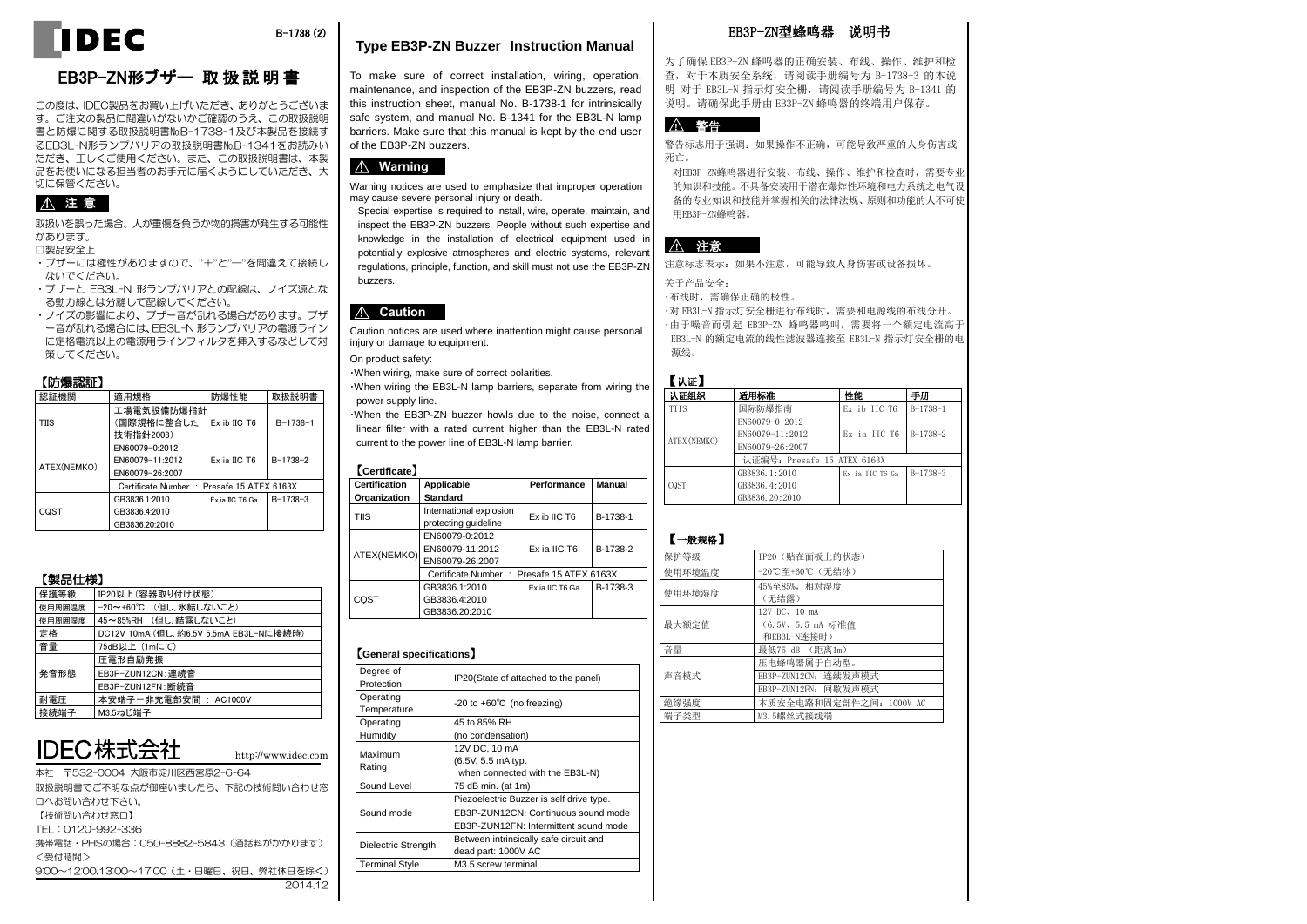

B-1738-1 Rev.C

本製品はEB3L-N形ランプバリアまたは、それと同一の 本安回路性能及び定格を有した本安関連機器(バリア)と 組み合わせて危険場所で使用することができる本質安全防 爆構造のブザーです。このブザーは取扱説明書No.B-1738 および、下記の適用要件や使用上のご注意に従うことで、本質 安全防爆性能を確保できます。

### 【適用要件】

ユーザのための工場防爆設備ガイド:JNIOSH-TR-NO.44  $(2012)$ 

工場電気設備防爆指針(国際規格に整合した技術指針 2008):JNIOSH-TR-NO.43(2008)

#### 【使用上のご注意】

この取扱説明書では、安全注意事項のランクを「警告」、「注意」 に区分しています。それぞれの意味は以下の通りです。

## ■ 个 警 告 ■

取扱いを誤った場合、人が死亡または重傷を負う可能性がありま す。

□製品安全上

- ・設置、配管、運転・操作、保守、点検の作業は防爆構造、電気 設備の施行、関連法規など原理および機能の知識、並びに技能 を持った人が実施してください。爆発、引火、感電、けがの恐 れがあります。
- ・本製品の分解、修理、改造を行わないでください。本製品の安 全性能を損なう原因となります。
- ・配線を行う際は必ず電源を切った状態で行ってください。

#### □防爆安全上

- ・本製品は危険場所に設置して、接続する本安関連機器は非危険 場所に設置してください。
- ・本製品は第 1 類危険箇所(ゾーン 1)または第 2 類危険箇所 (ゾーン2)に設置して使用してください。特別危険箇所(ゾ ーン 0)で使用することはできません。
- ・本製品は必ず本安関連機器と接続して使用してください。本 安関連機器を接続しないで危険場所で本製品を使用した場合、 爆発のおそれがあります。
- ・本製品に接続できる本安関連機器は、公益社団法人 産業安 全技術協会(TIIS)の検定合格品で、当取扱説明書「本安関 連機器との接続条件」に記載された接続条件に適合している 必要があります。適合していない本安関連機器を接続して使 用した場合、爆発のおそれがあります。
- ・使用環境が仕様範囲内であることを確認の上、使用ください。

## ! 注 意

取扱いを誤った場合、人が重傷を負うか物的損害が発生する可能 性があります。

- □製品安全上
- ・安全の為、仕様範囲内で使用ください。
- ・損傷した製品を使用しないでください。けが、火災等の恐れ があります。

| もん (者)       |     |
|--------------|-----|
| FR3P-7UN12CN | 連続音 |
| FR3P-7UN12FN |     |

### 【防爆仕様】

| 適用規格   | 工場電気設備防爆指針                        |
|--------|-----------------------------------|
|        | (国際規格に整合した技術指針2008)               |
| 防爆性能   | $Ex$ ib IIC $T6$                  |
| 使用周囲温度 | -20℃~+60℃ (氷結不可)                  |
| 使用周囲湿度 | 45~85%RH(結露不可)                    |
| 保護等級   | IP20以上(容器取り付け状態)                  |
| 耐 電 圧  | 本安端子-非充雷部間                        |
|        | AC500V 5mA 適合                     |
| 本安定格   | Ui=13.2V . Ii=14.2mA . Pi=46.9mW. |
|        | Ci=260nF, Li=80mH                 |

#### 【ブザーの設置】

ブザーは取付容器の あ30mmの取付穴に端子部から差 込み、パネル裏面から取付リングで固定してください。 ブザー取付状態で、端子部がIP20以上を確保できるよ うに取り付けて使用してください。ブザーは防爆性能保 持のための調整項目はありません。



ブザーを取り付ける容器は、以下の条件を満足すること を確認してください。

| 容器材質    | 金属製: マグネシウムの含有率が7.5%以下 |
|---------|------------------------|
|         | (鋼板、アルミ板等可)            |
|         | プラスチック製:静電気帯電防止の注意     |
|         | 銘板を貼付けること              |
| 容器の保護等級 | <b>IP20以上</b>          |
| 容器内配線   | 電線の断面積:0.3mm2以上        |

### 【本安関連機器(バリア)との接続条件】

ブザーと接続する本安関連機器(バリア)は以下の防爆性能を満足していること。

| 項目            | 本安関連機器(バリア)の接続条件 | EB3L-N形ランプバリア <sup>注</sup> |
|---------------|------------------|----------------------------|
| 防爆構造          | iaまたはib          | ia                         |
| グループ          | IIС              | IІC                        |
| 本安回路最大電圧      | Uo≦13.2V         | $Uo=13.2V$                 |
| 本安回路最大電流      | $Io \leq 14.2mA$ | $Io=14.2mA$                |
| 本安回路最大電力      | $Po \leq 46.9mW$ | Po=46.9mW                  |
| 本安回路許容キャパシタンス | Co > 260nF       | $Co=470nF$                 |
| 本安回路許容インダクタンス | Lo > 80mH        | $Lo=87.5mH$                |
|               |                  |                            |

注:EB3L-Nの各パラメータはチャンネルセパレート配線条件となります。

### 【EB3L-N形ランプバリアとの接続時の注意事項】

●EB3L-Nとの接続は、1チャンネルセパレート配線条件で配線を行ってください。16チャンネルコモン配線条件では接 続することができません。

●本安回路の外部配線キャパシタンス(Cw)と外部配線インダクタンス(Lw)は、以下の値となります。

Cw ≦ 210nF (= Co:470nF - Ci:260nF)

 $L_{\text{W}} \leq 75$ mH (= Lo:875mH – Li:80mH)

#### EB3L-N (コモン配線機種以外)とブザーの配線図

FR3L-NのP-N端子間に1個のブザーを接続してください。ブザーの+をP端子、一をN端子に接続します。

注:各チャンネルは独立させて配線してください。コモン配線はできません。

| 危険場所            |                  |          |                  |                 |       |          |     |                 |  |                  |     |                 |       |          |            |                 |     |     |           |    |                 |     |                 |  |                 |  |
|-----------------|------------------|----------|------------------|-----------------|-------|----------|-----|-----------------|--|------------------|-----|-----------------|-------|----------|------------|-----------------|-----|-----|-----------|----|-----------------|-----|-----------------|--|-----------------|--|
| 非危険場所<br>(安全場所) | CH1<br>EB3L-*01* |          | CHI<br>EB3L-*03* | CH <sub>2</sub> | (CH3) |          | CH1 | CH <sub>2</sub> |  | CH3<br>EB3L-*06* | CH4 | CH <sub>5</sub> | (CH6) |          | <b>CHI</b> | CH <sub>2</sub> | CH3 | CH4 | EB3L-*10* | сњ | CH <sub>6</sub> | CH7 | CH <sub>8</sub> |  | (CH9) (CH10)    |  |
| ランプバリア          | $(+)(-)$         | $(+)(-)$ | EB3L-*02*        |                 |       | $(+)(-)$ |     |                 |  | EB3L-*06*        |     |                 |       | $(+)(-)$ |            |                 |     |     | EB3L-*08* |    |                 |     |                 |  | )(C9)(S10)(C10) |  |
|                 |                  |          |                  |                 |       |          |     |                 |  |                  |     | 電源及び一般回路        |       |          |            |                 |     |     |           |    |                 |     |                 |  |                 |  |

### FB3L-N (コモン専用機種) とブザーの配線図

EB3L-NのP-N端子間に1個のブザーを接続してください。ブザーの+をP端子、ーをN端子に接続します。 ブザーは8回路コモン1セットに対し、1個のみ接続できます。

(16チャンネルコモン専用機種の場合は8回路コモン×2セットのため、2個接続可能)

注:ブザーを接続した同じコモン回路には、表示灯や照光スイッチを接続することはできません。



### 【ブザー保守・点検】

ブザーの保守・点検は本安関連機器の電源を遮断して行ってください。設置環境が製品仕様内であること、保護等級がIP20 以上を確保できていること、適切な安全関連機器と接続して使用していることを確認してください。破損したブザーや本 安関連機器は直ちに交換してください。

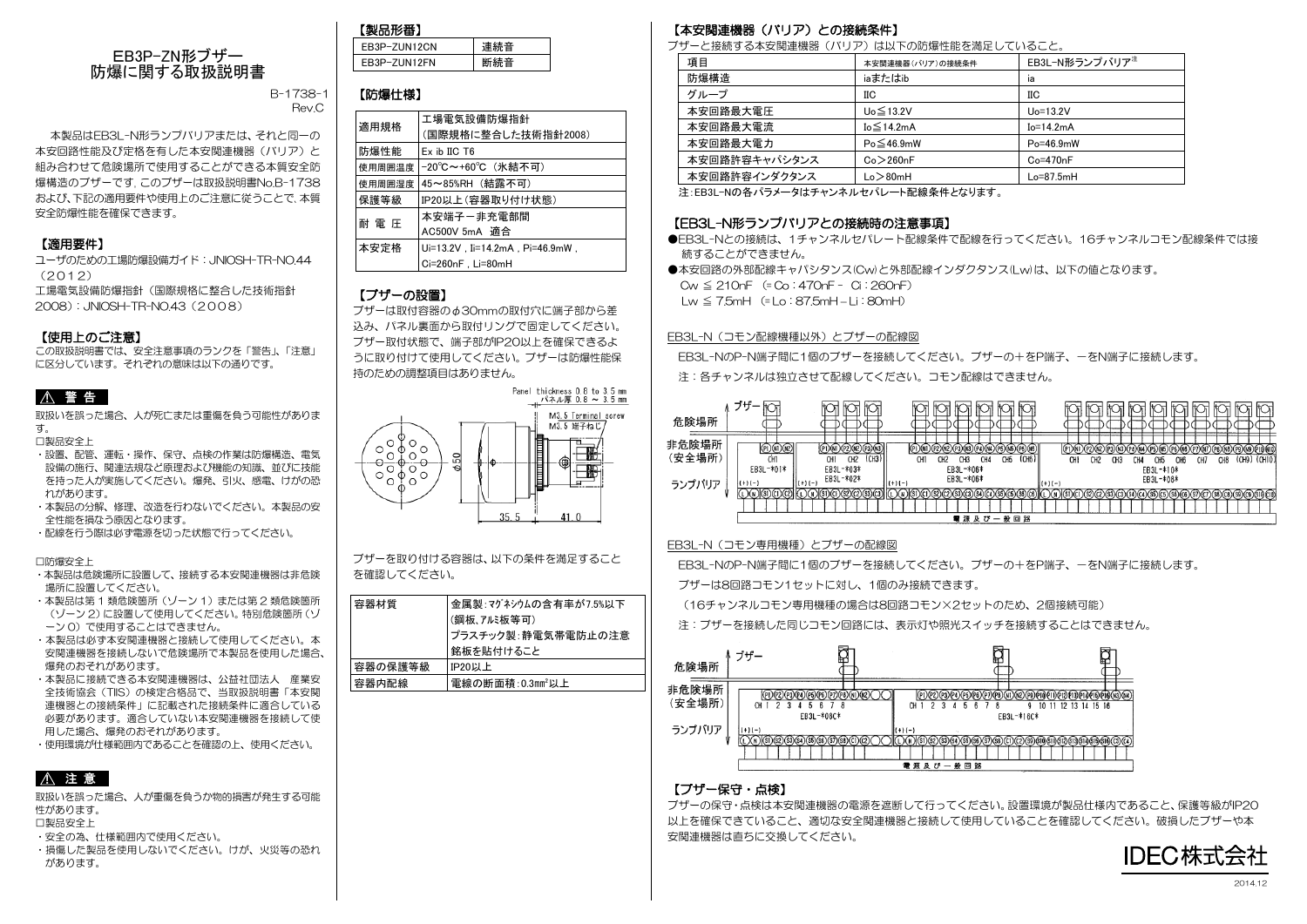### Installations of IDEC Intrinsically Safe System Type EB3P-ZN Buzzers.

Draw. No. B-1738-2 Apr. 01, 2015



The EB3P-ZN buzzer has been certified by the equipment certification test on condition that the buzzer is used in combination with the EB3L and EB3L-N lamp barrier or equipment that has equivalent intrinsically safe characteristics and ratings.

All intrinsically safe systems must have "EB3P-ZN" in the part number. The EB3P-ZN buzzer can be located in a hazardous area if connected to EB3L and EB3L-N Lamp Barrier.

This buzzer can secure intrinsically safe performance when set according to the instruction manual No.B-1738 and the application requirements below.

### ! **Warning**

Warning notices are used to emphasize that improper operation may cause severe personal injury or death. □In product security

- ・Do not disassemble, repair, or modify the EB3P-ZN, otherwise it may cause loss of the product safety.
- ・Be sure to turn the power off before wiring.

□Explosion-proof safety

- ・Install the EB3P-ZN in hazardous area and place an intrinsically safe associated apparatus in non-hazardous area.
- ・Use the EB3P-ZN in zone 1 and zone2. Do not use it in zone 0.
- ・Be sure to use the EB3P-ZN with connecting to an intrinsically safe associated apparatus, otherwise explosion may result.
- ・The intrinsically safe associated apparatus needs to be ATEX certified and satisfy the "Connection conditions of the IS associated apparatus." To use apparatuses without above conditions may cause explosion.
- ・Check if the operating environment is within the specification range before use.

## ! **Caution**

Caution notices are used where inattention might cause personal injury or damage to equipment.

□Product safety

- ・Be sure to use within the specification range for safety.
- ・Do not use the damaged product, otherwise it may cause injury or fire hazard.

### 【**Product type Number**】

| EB3P-ZUN12CN | Continuous sound   |
|--------------|--------------------|
| EB3P-ZUN12FN | Intermittent sound |

## 【**Explosion Protection Specification**】

| Applicable<br>standards  | EN60079-0:2012<br>EN60079-11:2012<br>EN60079-26:2007               |
|--------------------------|--------------------------------------------------------------------|
| Explosion<br>protection  | Ex ia IIC T6                                                       |
| Operating<br>temperature | -20 $\degree$ C to 60 $\degree$ C (no freezing)                    |
| Operating<br>humidity    | 45 to 85%RH (no condensation)                                      |
| Protection<br>degree     | IP20 or higher (mounted on the enclosure)                          |
| Withstand<br>voltage     | IS terminal – unfilled part<br>AC500V 5mA                          |
| IS rating                | $Ui=13.2V$ , $Ii=14.2mA$ , $Pi=46.9mW$ ,<br>$Ci=260nF$ , $Li=80mH$ |

## 【**Installation**】

Install the buzzer on the enclosure in a φ30mm hole. Fix the product at the back with an installation ring. Complete the installation securely so that the terminal part of the buzzer achieves IP20 or higher.

The buzzer does not have an adjustment item.



Please make sure the buzzer is mounted on the enclosure that satisfies the following requirements.

| <b>Enclosure Material</b> | Metal: with less than 7.5% of magnesium     |  |  |  |  |
|---------------------------|---------------------------------------------|--|--|--|--|
|                           | (steel plate, aluminum, etc.)               |  |  |  |  |
|                           | Plastic: required to attach a caution plate |  |  |  |  |
|                           | for antistatic                              |  |  |  |  |
| Degree of Protection      | IP20 or higher                              |  |  |  |  |
| Wiring in the             | Cross section of the electric wire          |  |  |  |  |
| enclosure                 | : $0.3$ mm <sup>2</sup> or over             |  |  |  |  |

### 【**Buzzer maintenance and inspection**】

Turn the power of the intrinsically safe associated apparatus off before doing maintenance and inspection for buzzers. Confirm if the installation environment is in the specification range, the protection degree is IP20 or over, and the product is connected to proper safe related apparatus. Replace the products immediately if the buzzer or the intrinsically safe associated apparatus is defected.

## 【**Connection conditions of the IS associated apparatus**】

Please make sure the buzzer is connected to IS associated apparatus (barrier) that satisfies the following requirements.

| Item                                 | Connection conditions of the IS | EB3L-N lamp barrier Note |  |  |  |  |  |
|--------------------------------------|---------------------------------|--------------------------|--|--|--|--|--|
|                                      | associated apparatus(barrier)   |                          |  |  |  |  |  |
| Explosion-proof construction         | ia or ib                        | 1a                       |  |  |  |  |  |
| Group                                | IІС                             | ПC                       |  |  |  |  |  |
| IS circuit maximum voltage           | $U_0 \leq 13.2V$                | $U_0 = 13.2V$            |  |  |  |  |  |
| IS circuit maximum current           | $Io \leq 14.2mA$                | $Io=14.2mA$              |  |  |  |  |  |
| IS circuit maximum<br>electric power | $Po \leq 46.9mW$                | $Po = 46.9mW$            |  |  |  |  |  |
| IS circuit maximum values of         | Co > 260nF                      | $Co=470nF$               |  |  |  |  |  |
| the external capacitance             |                                 |                          |  |  |  |  |  |
| IS circuit maximum values of         | Lo > 80mH                       | $Lo=87.5mH$              |  |  |  |  |  |
| the external inductance              |                                 |                          |  |  |  |  |  |

Note:1-channel in separate wiring

### 【**Notice for wiring to the EB3L-N lamp barrier**】

●Connect to the EB3L-N with 1-channel in separate wiring. 16-channel in common wiring is not available.

●The value of the external capacitance (Cw) of intrinsically safe associated circuit and the external inductance (Lw) are as follows:  $C_{W} \le 210nF$  (=  $C_{0}$ : 470nF - Ci: 260nF)

 $Lw \leq 7.5mH$  (=  $Lo: 87.5mH - Li: 80mH$ )

Wiring diagram for the EB3L-N (except for common wiring model) and buzzers

Connect "+" of a buzzer to the terminal " $P$ " and "-" to the terminal "N" of the EB3L-N.

Note: Be sure to wire each channel independently. Common wiring is not available.



#### Wiring diagram for the EB3L-N(common wiring model only) and buzzers

Connect "+" of a buzzer to the terminal " $P$ " and "-" to the terminal "N" of the EB3L-N.

Only one buzzer can be connected to a set of eight circuits.

(Two buzzers can be connected to a 16-channel common wiring model which consists of two eight-circuit commons.)

Note: Pilot lights and illuminated switches cannot be connected to the common circuit that already has a buzzer connected.



### ●Specific conditions of use

・The buzzer must be mounted partly or completely within an enclosure according to EN60079-11.

・The buzzer enclosure cap is made of aluminium, ignition hazards due to impact and friction need to be avoided

according to EN60079-0 clause 8.3

The buzzer must be connected with intrinsically safe parameters specified in the certificate.<br> $\overline{\text{IDEC CORPORAT}}$ 

Manufacturer.IDEC CORP. 2-6-64 Nishimiyahara Yodogawa-ku, Osaka 532-0004, Japan EU Authorized Representative : IDEC Elektrotechnik GmbH Heselstücken 8, 22453 Hamburg, Germany 2015.04